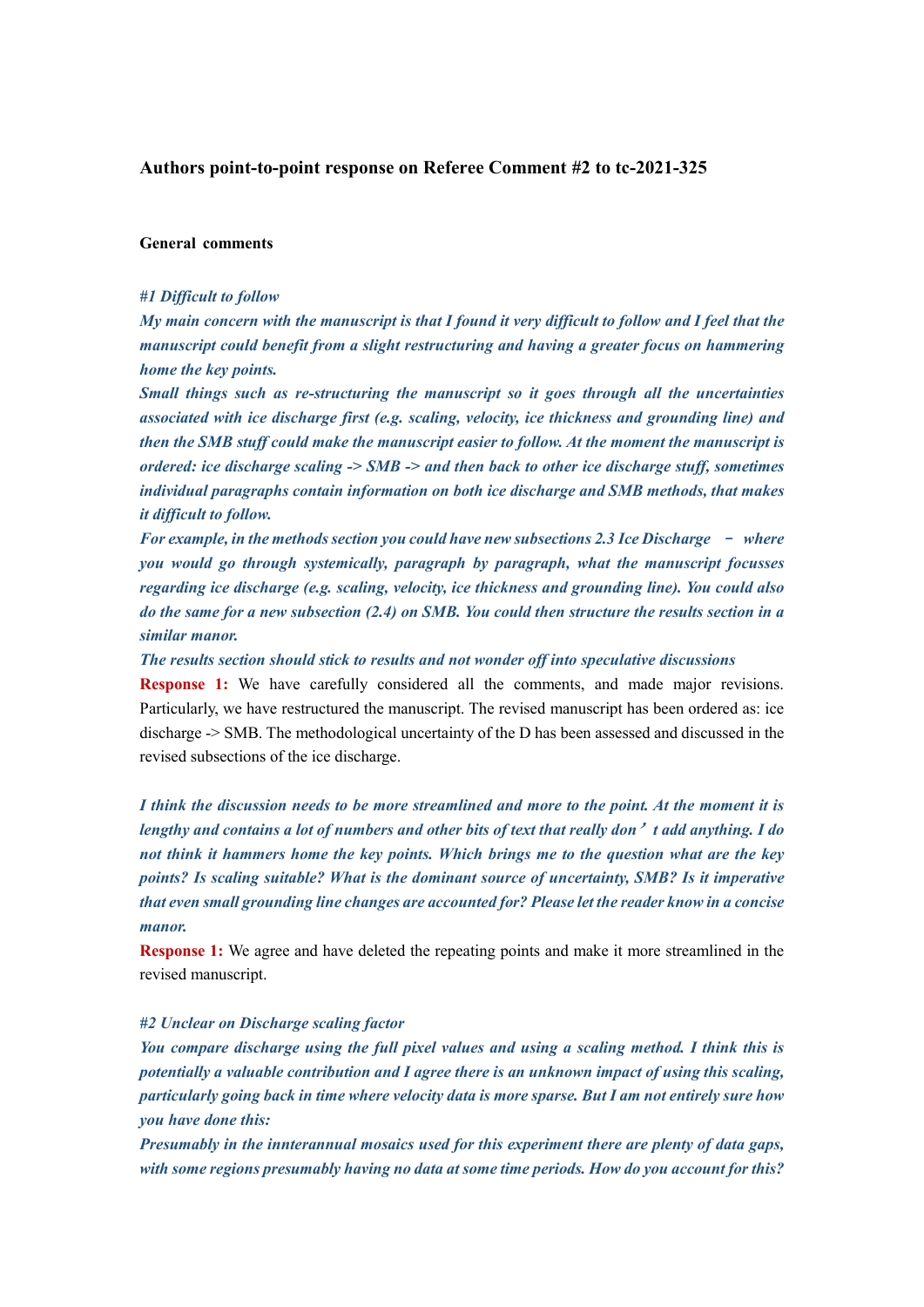# *How do you get a seemingly ice sheet wide estimate of ice discharge using the pixel value when some of the mosaics will have very large data gaps? More precisely what is a pixel scale estimate, is this simply taking the velocity value directly at the grounding line. A better explanation is needed here.*

**Response 2:** Thank you for your suggestion. There are gaps of annual data. We have used years of data interpolation to fill the gap. Because the ice velocity and ice thickness vary considerably at the pixel scale, we estimated D at a fine scale by discretizing the grounding line into grids of the same cell size (1 km) as the ice thickness and ice velocity data, which divided the MEaSUREs InSARbased grounding line into 58,597 flux gates at pixel scale. "A pixel scale estimate" is that we calculated D at each flux gate. We have clarified it in the revised manuscript.

## *Why did you choose only 100 m, what is the reason for this? For me 100 m yr is still relatively slow flowing ice.*

**Response 2:** We chose 100 m yr<sup>-1</sup> because more than three quarters of 58,597 flux gates have velocities less than 100 m yr<sup>-1</sup>. The slow flowing ice (less than 100 m yr<sup>-1</sup>) only accounts for 13.3% of the total discharge of Antarctica, which is the possible reason why that the uncertainty due to scaling is small.

# *How do you treat the Antarctic Peninsula which has some difficult topography (e.g. narrow fjords) and how does this compare to other studies e.g. (Gardner et al., 2018).?*

**Response 2:** The difficult topography like narrow fjords requires higher spatial resolution, and the 1-km raster we used may omit or simplify these topographies. But we haven't treat the Antarctic Peninsula in the special way. And compared to the ice discharge of AP during 2008–2015 in Gardner et al. (2018) (234±27 Gt yr<sup>-1</sup>), our ice discharge result is much smaller (161.5 Gt yr<sup>-1</sup>). Therefore, our results of the Antarctic Peninsula probably contain errors that were not clarified in the original manuscript. We have added the D's difference between Gardner et al. (2018) s' result and the reference D in the Table 3 and discussed this point in the discussion of the revised manuscript. **Revised Table 3:**

| Table 3. Data and method uncertainties of the D and SMB $(Gt yr^{-1})$ |             |       |             |                |            |  |  |  |
|------------------------------------------------------------------------|-------------|-------|-------------|----------------|------------|--|--|--|
| <b>Components</b>                                                      | <b>EAIS</b> | WAIS  | <b>APIS</b> | <b>Islands</b> | <b>AIS</b> |  |  |  |
| Dreference                                                             | 895.8       | 750.2 | 157.7       | 132.4          | 1936.0     |  |  |  |
| $\mathbf{U}$ D                                                         |             |       |             |                |            |  |  |  |
| <b>Standard uncertainty</b>                                            |             |       |             |                |            |  |  |  |
| $U$ $D(V_{InSAR-based})$                                               | 33.0        | 13.3  | 3.2         | 10.9           | 60.4       |  |  |  |
| $U_D(V_{Phase-based})$                                                 | 8.9         | 5.5   | 1.9         | 3.3            | 19.5       |  |  |  |
| $U$ D(T <sub>BEDMAP2</sub> )                                           | 265.3       | 145.0 | 86.4        | 50.3           | 547.0      |  |  |  |
| $U$ D(T <sub>Bedmachine</sub> )                                        | 93.1        | 50.6  | 30.9        | 33.5           | 208.2      |  |  |  |
| U $D(V_{Phase-based} + T_{Bedmachine})$                                | 95.6        | 52.4  | 31.3        | 34.5           | 213.8      |  |  |  |
| <b>Monte Carlo uncertainty</b>                                         |             |       |             |                |            |  |  |  |
| $U_D(V_{InSAR-based\;re})$                                             | 5.3         | 2.2   | 0.3         | 1.8            | 9.6        |  |  |  |
| $U D(V_{Phase-based re})$                                              | 0.9         | 0.6   | 0.2         | 0.3            | 2.0        |  |  |  |
| U $D(V_{re} 20 \text{ m yr}^{-1})$                                     | 17.4        | 10.1  | 4.0         | 9.7            | 41.1       |  |  |  |
| $U_{D(T_{BEDMAP2re})$                                                  | 27.9        | 14.5  | 11.6        | 7.3            | 61.4       |  |  |  |
| $U$ $D(T_{\text{Bedmachine_re}})$                                      | 17.1        | 5.9   | 5.7         | 6.8            | 35.5       |  |  |  |

**Table 3. Data and method uncertainties of the D and SMB (Gt yr<sup>−</sup><sup>1</sup>**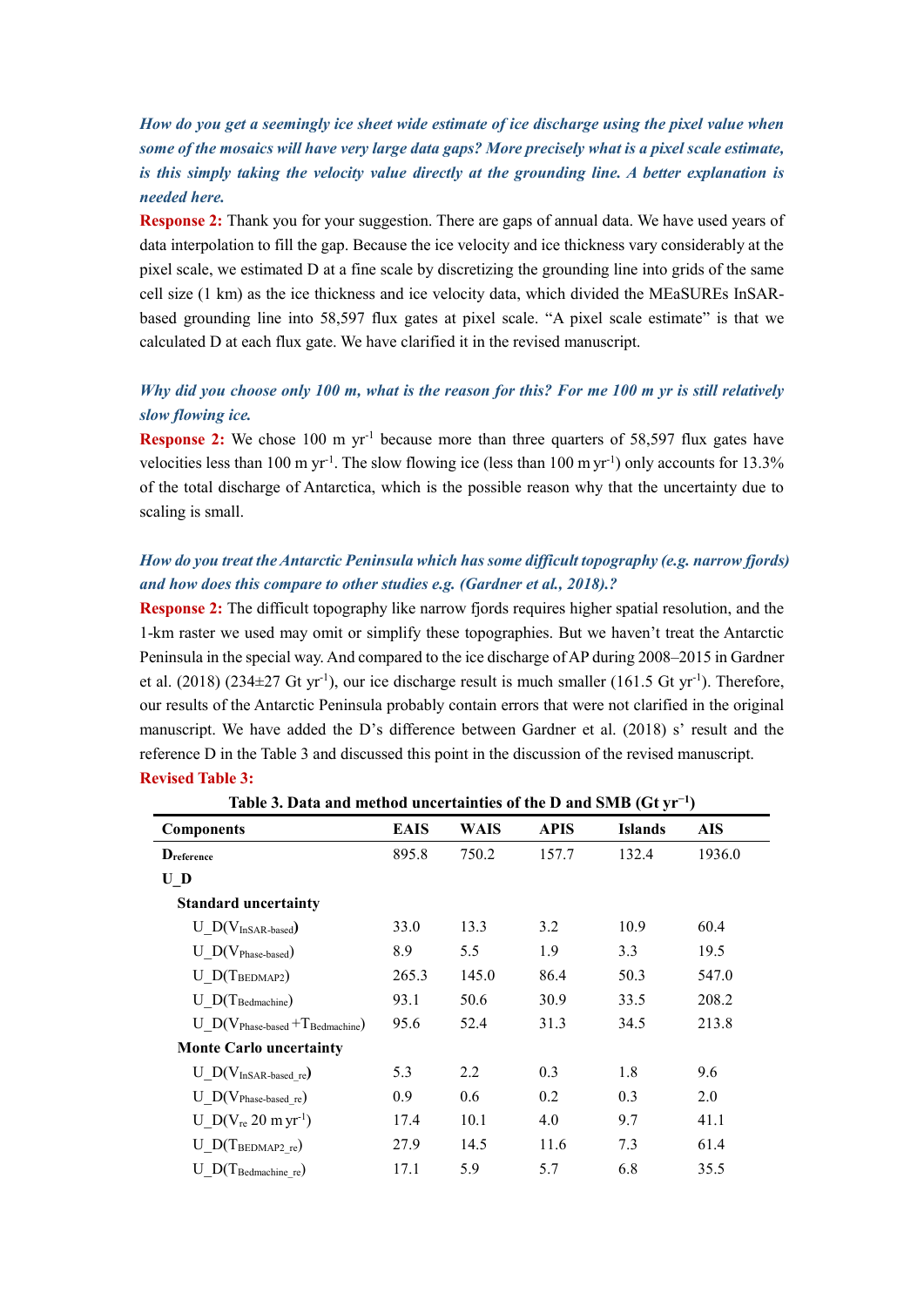| U $D(T_{re} 100 m)$                            | 3.2      | 1.7      | 3.0      | 4.8     | 10.5     |  |  |  |  |
|------------------------------------------------|----------|----------|----------|---------|----------|--|--|--|--|
| Uncertainty due to system error                |          |          |          |         |          |  |  |  |  |
| $U_D(V_{se} 20 \text{ m yr}^{-1})$             | 138.1    | 80.1     | 29.0     | 53.4    | 302.6    |  |  |  |  |
| U $D(T_{se} 100 \text{ m})$                    | 151.2    | 105.1    | 70.4     | 43.1    | 369.8    |  |  |  |  |
| Uncertainty presented by difference            |          |          |          |         |          |  |  |  |  |
| $U_D(V_{InSAR-based}$ . V Phase-based)         | 7.7      | 2.6      | 5.1      | 1.5     | 17.1     |  |  |  |  |
| $U_{D}$ (TBEDMAP2-TBedMachine)                 | 18.4     | 32.9     | 25.7     | 24.6    | 101.7    |  |  |  |  |
| $U\_D(GL_{Advance}-GL_0)$                      | $-97.2$  | $-107.1$ | $-44.4$  | 24.7    | $-278.1$ |  |  |  |  |
| $U$ D(GL <sub>Retreat</sub> -GL <sub>0</sub> ) | $-8.8$   | $-7.5$   | $-0.8$   | $-62.5$ | $-79.6$  |  |  |  |  |
| $U(D_{ref}-D_{Right})$                         | $-214.6$ | $-24.9$  | $-172.0$ | 55.3    | $-356.2$ |  |  |  |  |
| $U(D_{ref}-D_{Garder})$                        | $-56.2$  | 11.2     | $-62.3$  |         |          |  |  |  |  |
| $U(D_{ref}-D_{Shen})$                          |          |          |          |         | $-171.3$ |  |  |  |  |
| $U_{\text{MAX}}(ABS(D_{pixel}-D_{scale}))$     | 3.2      | 6.5      | 1.8      | 7.4     | 10.4     |  |  |  |  |
| <b>Maximum</b> uncertainty                     |          |          |          |         |          |  |  |  |  |
| $Max(ABS(U D_V))$                              | 138.1    | 80.1     | 29.0     | 53.4    | 302.6    |  |  |  |  |
| Relative(% of $D_{ref}$ )                      | 15.4%    | 10.7%    | 18.4%    | 40.3%   | 15.6%    |  |  |  |  |
| $Max(ABS(U D_T))$                              | 265.3    | 145.0    | 86.4     | 50.3    | 547.0    |  |  |  |  |
| Relative(% of $D_{ref}$ )                      | 29.6%    | 19.3%    | 54.8%    | 38.0%   | 28.3%    |  |  |  |  |
| $Max(ABS(U_D_{GL}))$                           | 97.2     | 107.1    | 44.4     | 62.5    | 278.1    |  |  |  |  |
| <i>Relative</i> (% of $D_{ref}$ )              | 10.9%    | 14.3%    | 28.2%    | 47.2%   | 14.4%    |  |  |  |  |
| <b>SMB</b> reference                           | 1153.5   | 649.5    | 253.6    | 61.4    | 2118.0   |  |  |  |  |
| <b>U</b> SMB                                   |          |          |          |         |          |  |  |  |  |
| <b>Standard uncertainty</b>                    |          |          |          |         |          |  |  |  |  |
| $U_{\_SMB_{p2-27}}(4%)$                        | 46.1     | 26.0     | 10.1     | 2.5     | 84.7     |  |  |  |  |
| Uncertainty presented by difference            |          |          |          |         |          |  |  |  |  |
| $U(SMB_{p1-35}-SMB_{p1-27})$                   | $-26.1$  | $-51.6$  | $-119.4$ | $-19.6$ | $-216.7$ |  |  |  |  |
| U ( $SMB_{p2-27}$ - $SMB_{p2-5.5}$ )           |          |          | $-51.7$  |         |          |  |  |  |  |
| $U(SMB_{p1-27}-SMB_{p2-27})$                   | $-78.5$  | 3.1      | 39.4     | 15.6    | $-20.4$  |  |  |  |  |
| $U(SMB_{ref}-SMB_{Right})$                     | 78.5     | $-3.1$   | $-39.4$  | $-15.6$ | 20.0     |  |  |  |  |
| $U(SMB_{ref}-SMB_{Gardner})$                   | 95.5     | 108.5    | 19.0     |         |          |  |  |  |  |
| $U(SMB_{ref}-SMB_{Shen})$                      |          |          |          |         | 217.0    |  |  |  |  |
| <b>Maximum</b> uncertainty                     |          |          |          |         |          |  |  |  |  |
| Max(ABS(U SMB))                                | 95.5     | 108.5    | 119.4    | 19.6    | 217.0    |  |  |  |  |
| Relative(% of SMB)                             | 8.3%     | 16.7%    | 47.1%    | 31.9%   | 10.2%    |  |  |  |  |

## *#3 Lack of the highly relevant reference*

*What about other SMB models apart from RACMO? I think some analysis of this has already been done, so it is not necessary to repeat. But I am certainly surprised not to see any mention of the below paper at all in the manuscript, it seems highly relevant.*

*Mottram, R., Hansen, N., Kittel, C., van Wessem, J. M., Agosta, C., Amory, C., Boberg, F., van de Berg, W. J., Fettweis, X., Gossart, A., van Lipzig, N. P. M., van Meijgaard, E., Orr, A., Phillips, T., Webster, S., Simonsen, S. B., and Souverijns, N.: What is the surface mass balance of Antarctica? An intercomparison of regional climate model estimates, The Cryosphere, 15, 3751*–*3784,*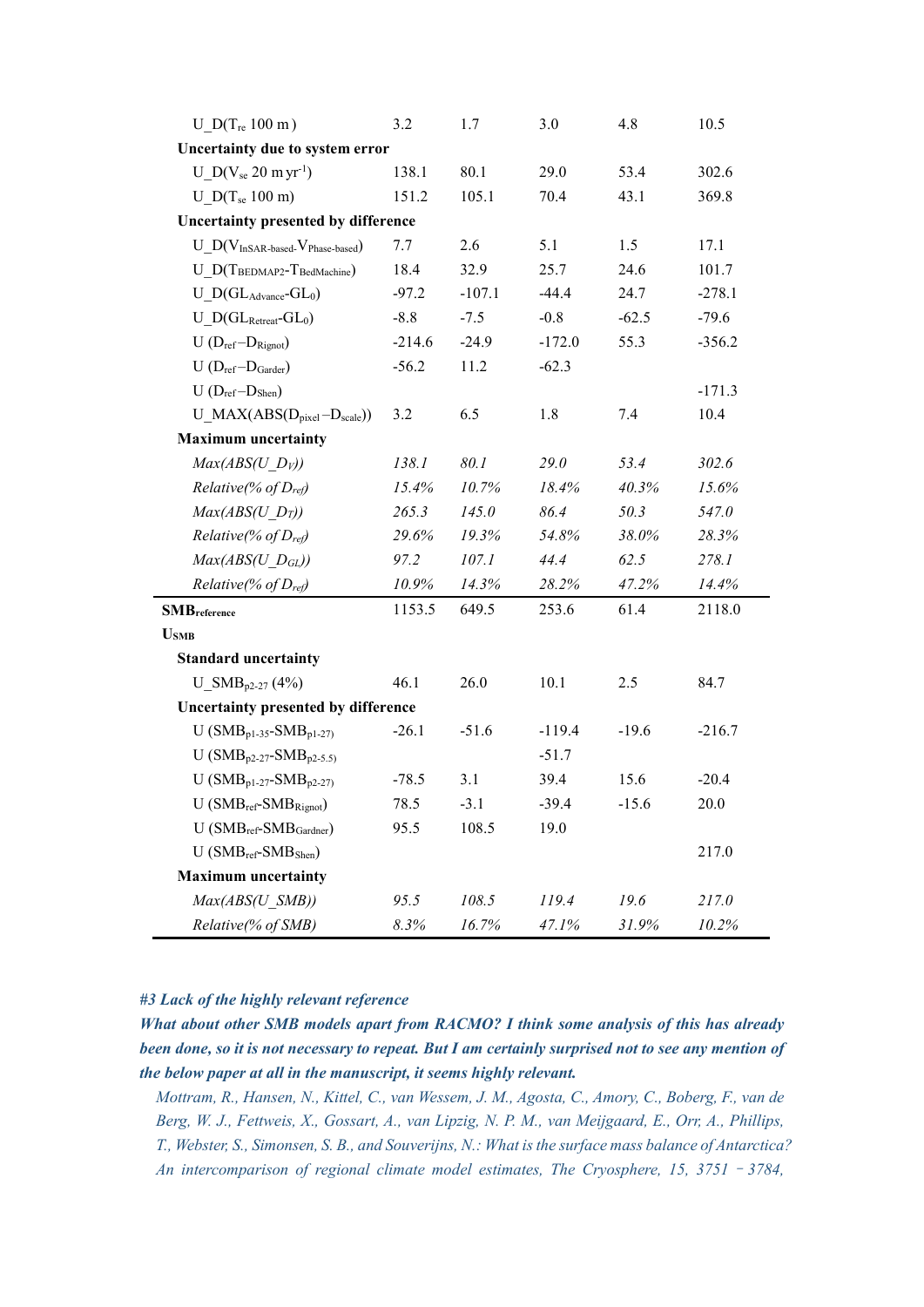### *https://doi.org/10.5194/tc-15-3751-2021, 2021.*

**Response 3:** Thanks for your suggestion. The RACMO SMB is the most commonly used in the mass balance estimation of Antarctic ice sheet using the IOM. The comparison between RACMO and other SMB have been done in many work just as the reference you suggest. We have added the reference in the revised description of the SMB product and calculated the standard uncertainty of RACMO2.3p2 SMB (revised Table 3) as suggested by Agosta et al. (2019).

*Agosta, C., Amory, C., Kittel, C., Orsi, A., Favier, V., Gallee, H., van den Broeke, M. R., Lenaerts, J. T. M., van Wessem, J. M., van de Berg, W. J., and Fettweis, X.: Estimation of the Antarctic surface mass balance using the regional climate model MAR (1979-2015) and identification of dominant processes, The Cryosphere, 13, 281-296, https://doi.org/10.5194/tc−13-281-2019, 2019.*

### *#4 Ice thickness*

## *I agree with reviewer 1 that it is odd not include some analysis on the uncertainty product associated with BedMachine.*

**Response 4:** Thanks for the reviewer's comment. In the revised version, we have added the D's uncertainty estimations from the uncertainty field of provided by datasets of BEDMAP2, BedMachine, InSAR-based and Phase-based velocities both using the mathematical treatment and Monte Carlo method.

## **Specific comments**

# *Line 63-69: It is not clear to me what the* '*maximum difference*' *is here? The difference to what exactly?*

**Response**: The "maximum difference" means that the max diff value among these studies mentioned above in the same available year. We have clarified this point in the revised manuscript.

*Line 67-69: Over what time periods are these comparisons made? Are you directly comparing the average mass balance from the entire rignot record (1979-2017) to the much shorter record of Shen or Gardner (2008-2015), I can not tell? For example, for Pine Island because it is changing so rapidly different estimates of mass balance would be expected over different timescales. So this is not really a fair comparison.*

**Response:** These comparisons are made in the same available year for the studies mentioned above. Rignot et al. (2019) provided the annual results from 1979 to 2017 in supplement materials. Shen et al. (2018) evaluated the AIS mass balance for 2008, 2014 and 2015, and Gardner et al. (2018) calculated mass balance for 2008-2015. We selected the intersections of their time period, including 2008, 2014 and 2015.

### *Line 83: I am not sure what you mean by an uncertainty analysis framework*

**Response:** The "uncertainty analysis framework" is a scheme on how to make the uncertainty evaluation of IOM open and transparent. There are more than five research groups to estimate mass balance of Antarctic ice sheet using the IOM. They have done a lot work to reduce the uncertainties.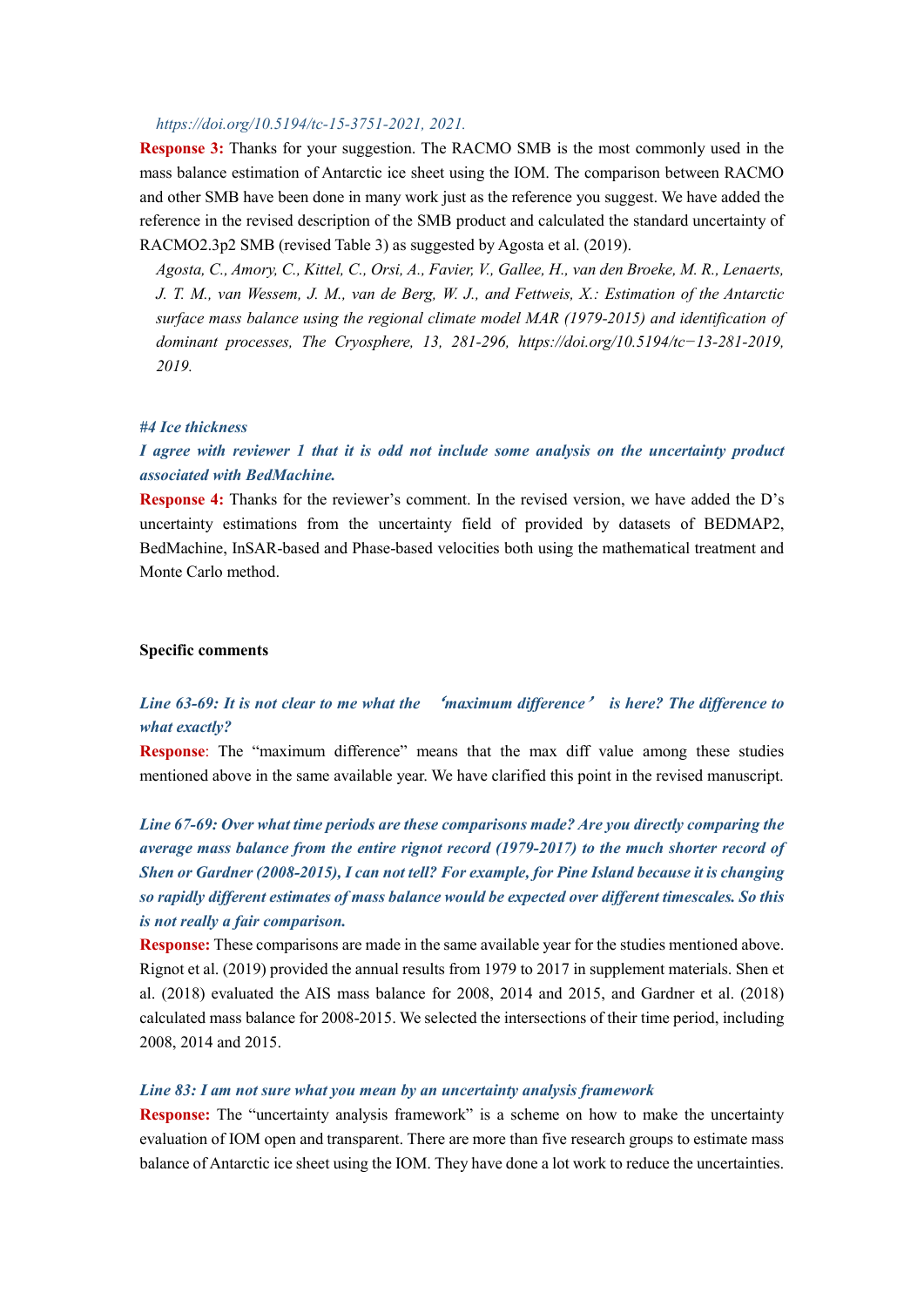But it is hard to use their method or repeat the work without the details. We presented the details in our uncertainty estimation. For example, to demonstrate the D's details, we showed 58,597 flux gates around the grounding line. We recognized that the "framework" expression is inappropriate and have modified it in the revised manuscript.

*Line 125: More detail on the scaling factor is needed (See main comments)* **Response:** Yes. We have added it in the revised manuscript.

*Line 133: New paragraph as you move onto SMB* **Response:** Done.

*Line 167: What is the source for the original flux gate*

**Response:** The original flux gate is generated based on the InSAR based grounding line of the MEaSUREs Antarctic boundaries (Rignot et al., 2013).

*Line 176-177: Probably a point for the discussion. Also, this is a large number, why is this? I presume it is something to do with the ice thickness used to calculate D* – *Rignot uses SMB as a base ice flux from the 1970s where there is no suitable ice thickness data?*

**Response:** Thank you for your suggestion. The large number is something to do with the ice thickness. We have discussed in the original version: "Our reference D of 1936 Gt yr<sup>-1</sup> obtained using the BedMachine thickness is much smaller than the average D of 2217 Gt  $yr^{-1}$  for the period 1979-2017 estimated by Rignot et al. (2019), which is mainly caused by the difference between the BedMachine thickness and the balance thickness in the EAIS and APIS."

*Line 188* – *discharge, not* '*mass balance*' **Response:** Corrected.

*Line 195: This sentence seems out of place* **Response:** We have modified it in the revised manuscript.

*Figure 3: Specify in caption on figure that the multi-year average is 12 years* **Response:** Done.

*Line 255:* '*cannot be ignored*' – *or confirms internal variation in ice discharge driven by climatological factors* **Response:** Yes. We have revised.

*Line 279* – *285: This is speculative discussion and should not be in the results. Also I would certainly disagree that ice shelves such as the Ross Ronne and Amery are* '*significantly thickening*'*, likewise for* '*significantly thinning*'*ice shelves in Wilkes Land* – *much depends on what timescales you are referring too. I do not think this is a valid conclusion.* **Response:** Thank you for your comment. We have removed this part in the revised version.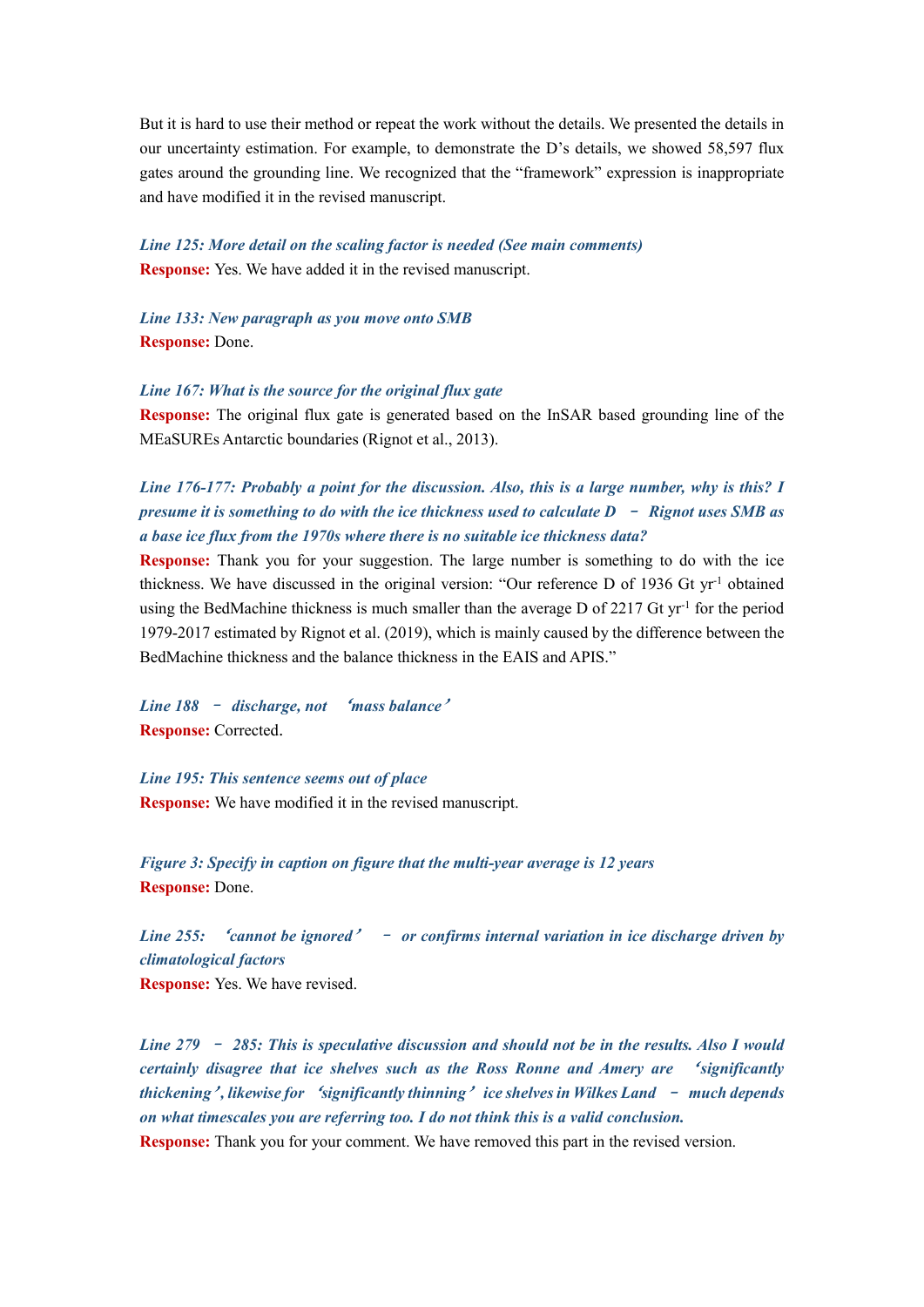# *Line 303: I was not aware that the Measures grounding line covers the whole ice sheet? Are there not gaps? What did you use for the gaps?*

**Response:** We used the MEaSUREs Antarctic boundary dataset (Rignot et al., 2013) for the estimates in different regions and basins because this AIS boundary is consistent with the MEaSUREs InSAR based grounding line.



(f). Each file is available separately, the full information content is provided in the file IceBoundaries\_Antarctica\_v02.shp

# *Line 308-310: Again this is discussion. Furthermore, I don*'*t think I understand what you are trying to say in this point*

**Response:** Our point is that the D of a 1-km retreat in the islands is closer to the balanced ice flux (equal to the multi-year average SMB) of 77.0 Gt yr<sup>−</sup><sup>1</sup> (Rignot et al., 2019) compared to the original D. As the islands are typically surrounded by fast ice flows, the D of a 1-km advance of the grounding line in the islands may be significantly greater than the original D in the islands. Therefore, we believe that the true grounding line in the islands is closer to the 1-km retreat MEaSUREs grounding line. The grounding line for multiple islands from Lei et al. (2017) based on DInSAR is similarly backward compared to the MEaSUREs product, which supports this view. We have clarified it more clearly in the revised manuscript.

*Line 318-329; Example of text that is arguably not needed, most of it is repeated elsewhere in the manuscript* **Response:** Done.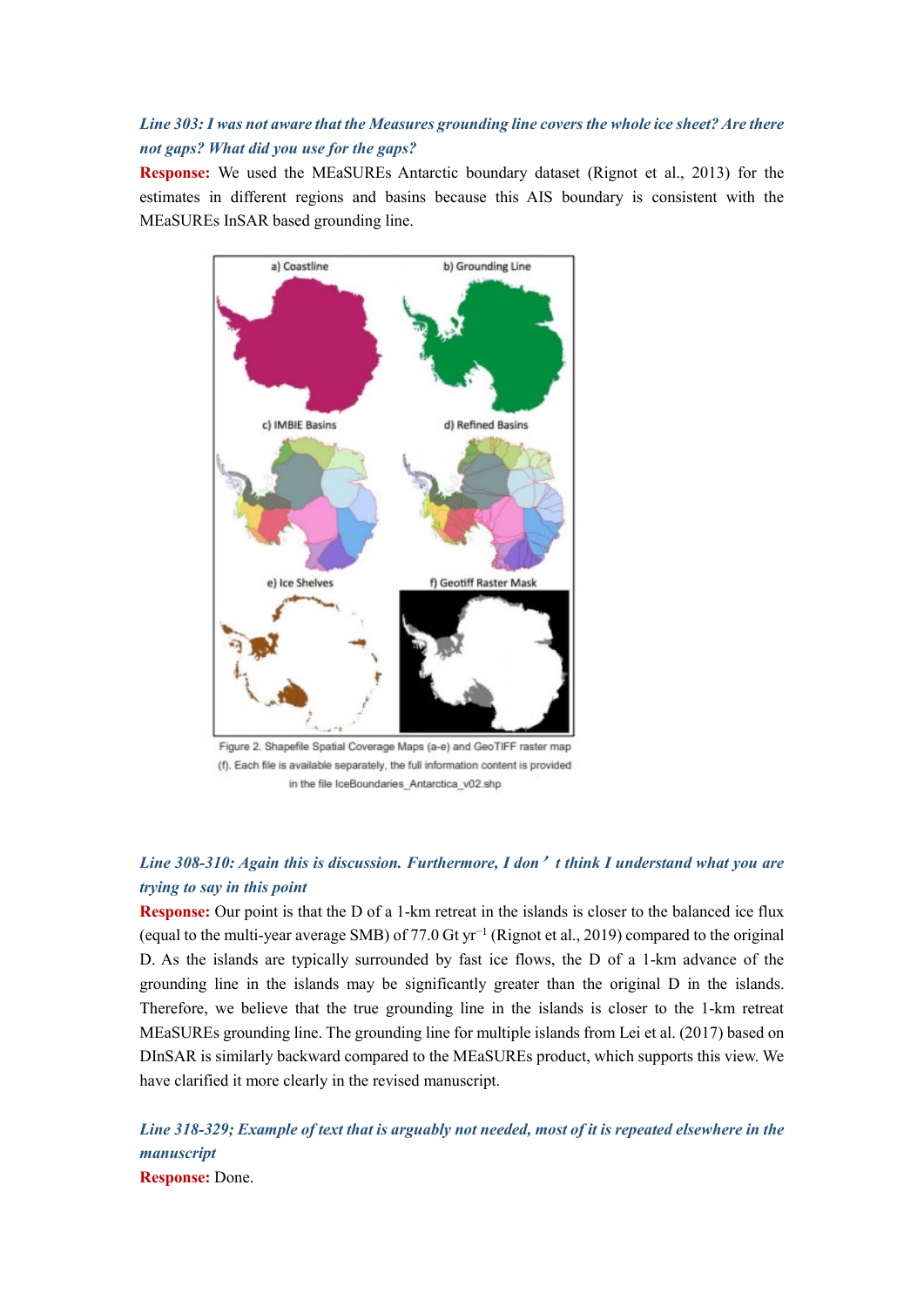# *Line 336-337: I am not sure of the relevance of this sentence. Slow flowing ice only accounts for a small portion of the total discharge of Antarctica, So in absolute terms faster flowing ice is always going to have larger interannual variability.*

**Response:** Thank you for your comment. The slow flowing ice (less than 100 myr<sup>1</sup>) only accounts for 13.3% of the total discharge of Antarctica, which is the possible reason why that the uncertainty due to scaling is small. If we choose 200 m  $yr^{-1}$  or larger for slow flowing ice, the uncertainty may be larger. We have clarified it in the revised paper.

# *Line 343:* '*The annual SMB data are probably closer to the real values*'– *I do not understand what you mean here*

**Response:** The annual SMB data can reflect the climate-related anomalies compared to the multiyear average SMB. For example, in the EAIS, the SMB exhibited two significant positive anomalies in 2009 (178.0 Gt yr<sup>−</sup><sup>1</sup> ) and 2011 (110.8 Gt yr<sup>−</sup><sup>1</sup> ) compared with the 12-year mean, which were both caused by extreme snowfall episodes.

# *Line 318-435: In general this discussion needs to be more streamlined and have less of a focus on repeating points made earlier in the manuscript.*

**Response:** Thank you for your suggestion. We have deleted the repeating points and make it more streamlined in the revised manuscript.

#### **References**

- Agosta, C., Amory, C., Kittel, C., Orsi, A., Favier, V., Gallee, H., van den Broeke, M. R., Lenaerts, J. T. M., van Wessem, J. M., van de Berg, W. J., and Fettweis, X.: Estimation of the Antarctic surface mass balance using the regional climate model MAR (1979-2015) and identification of dominant processes, The Cryosphere, 13, 281-296, https://doi.org/10.5194/tc−13-281-2019, 2019.
- Gardner, A. S., Moholdt, G., Scambos, T., Fahnstock, M., Ligtenberg, S., van den Broeke, M., and Nilsson, J.: Increased West Antarctic and unchanged East Antarctic ice discharge over the last 7 years, The Cryosphere, 12, 521-547, https://doi.org/10.5194/tc−12-521-2018, 2018.
- Lei, H., Zhou, C., and Chen, Y.: Determination of grounding line on the Amery Ice Shelf using Sentinel−1 radar interferometry data, Adv. Polar Sci., 204-213, https://doi.org/10.13679/j.advps.2017.3.00204, 2017.
- Mottram, R., Hansen, N., Kittel, C., van Wessem, J. M., Agosta, C., Amory, C., Boberg, F., van de Berg, W. J., Fettweis, X., Gossart, A., van Lipzig, N. P. M., van Meijgaard, E., Orr, A., Phillips, T., Webster, S., Simonsen, S. B., and Souverijns, N.: What is the surface mass balance of Antarctica? An intercomparison of regional climate model estimates, The Cryosphere, 15, 3751–3784, https://doi.org/10.5194/tc-15-3751-2021, 2021.
- Rignot, E., Jacobs, S., Mouginot, J., and Scheuchl, B.: Ice-Shelf melting around Antarctica, Science, 341, 266-270, https://doi.org/10.1126/science.1235798, 2013.
- Rignot, E., Mouginot, J., Scheuchl, B., van den Broeke, M., van Wessem, M. J., and Morlighem, M.: Four decades of Antarctic Ice Sheet mass balance from 1979-2017, Proc. Natl. Acad. Sci. U.S.A.,